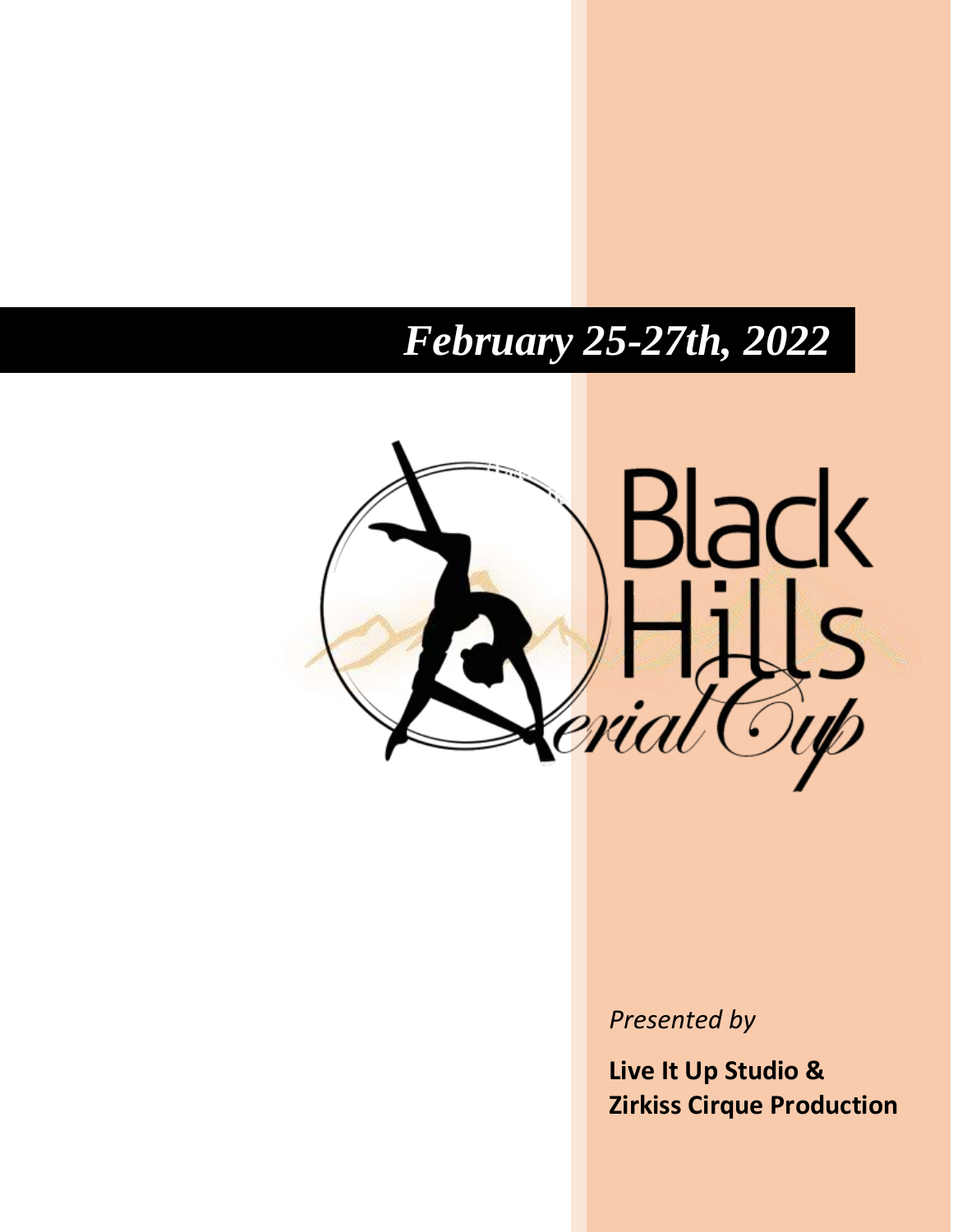## **Table of Contents**

| ➤                     |  |
|-----------------------|--|
| ➤                     |  |
| ➤                     |  |
|                       |  |
|                       |  |
|                       |  |
|                       |  |
| $\blacktriangleright$ |  |
| ⋗                     |  |
| $\blacktriangleright$ |  |
|                       |  |
|                       |  |
|                       |  |
|                       |  |
|                       |  |
|                       |  |
|                       |  |
|                       |  |
|                       |  |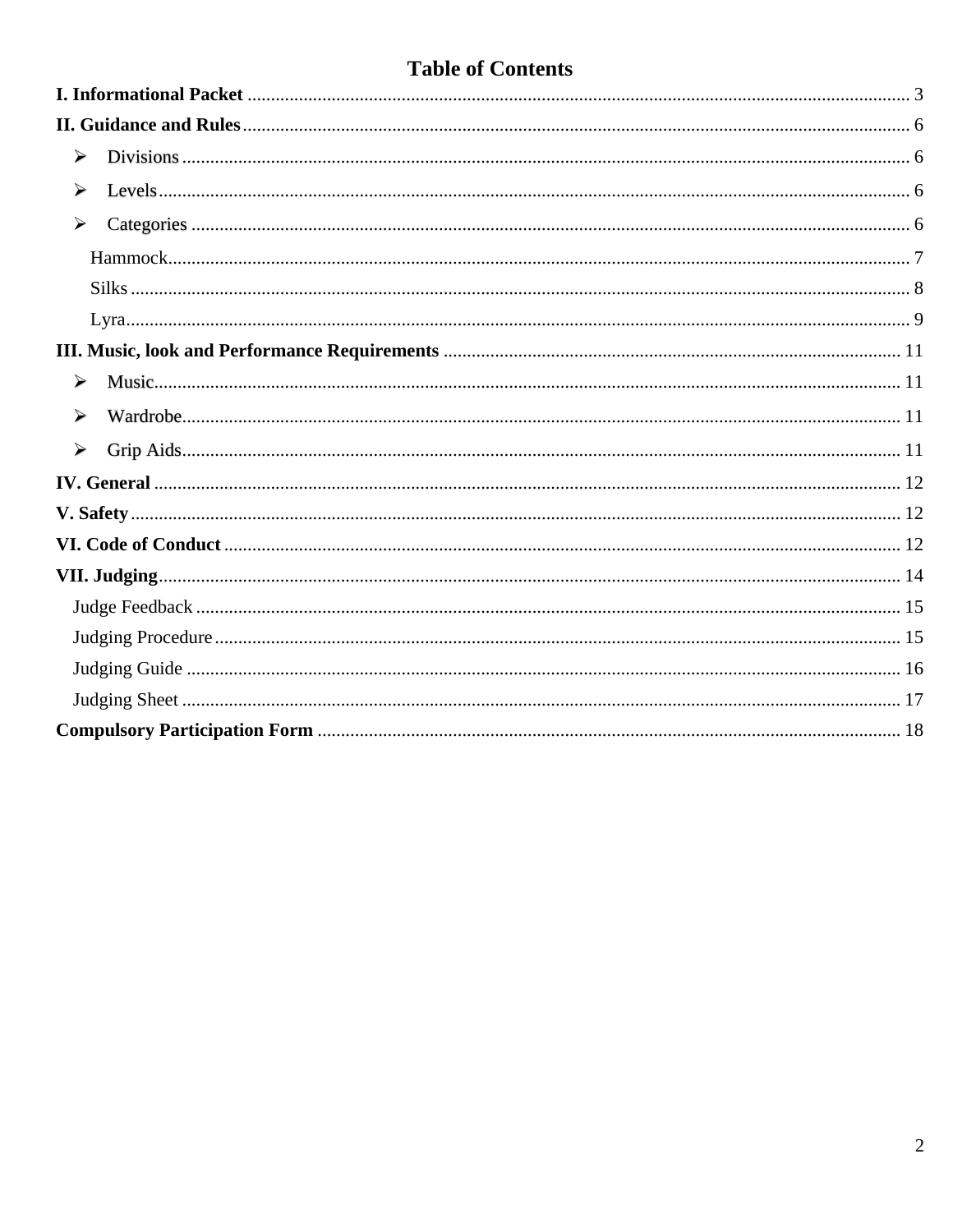## **I. INFORMATIONAL PACKET**

#### <span id="page-2-0"></span>**Welcome!**

We are looking forward to having you be part of our show. This packet contains a detailed summary of the information you will need to prepare for this competition. Please read ALL of this package before emailing to ask questions

#### **Goals**

- Bring together aerial schools and communities of Midwest;
- promote healthy competition, while creating an environment for learning and growing as an artist and performer;
- grow interest towards Aerial Arts and Sport;
- create a scene for performance opportunities.

#### **Dates**

**Competition:** February 25<sup>th</sup>-27<sup>th</sup> 2022. Daily schedule will be emailed prior the competition. **Registration Starts:** November, 1 st 2022 **Registration Deadline**: February, 15<sup>th</sup> 2022 **Music and Compulsory Form Submission Deadline:** February 15th, 2022

#### **Location**

#### **Workshop:**

Live it Up Studio Rushmore Mall West Entrance 2200 N Maple Ave, Suite 476 Rapid City, SD 57701

#### **Competition:**

Clarion Hotel and Venue 1902 N Lacrosse St, Rapid City, SD 57701

#### **Registration**

This year we would love to offer to all our participants, their families and instructors an amazing experience while competing and visiting here at the Black Hills. The event this year will include 2 parts.

#### **First Part:**

Friday, February 25<sup>th</sup> - "All Cirque Things Workshop", followed by Fellowship Dinner. **Second Part:** Saturday, February  $26<sup>th</sup> - Checking$ , Stage Testing, Competition Sunday, February  $27<sup>th</sup>$  – Showcase, Awards Ceremony.

All performers are subjected to **\$60** Participation Fee per each performing category. To enter each performer must complete **Student Registration** at **[liveitupstudio.com](http://www.liveitupstudio.com/)** and learn policies and rules.

**Please note!** Before submitting your registration, learn following policies and rules in this document. If you have any questions, please contact us via e-mail BlackHillsAerialCup@gmail.com or phone **605-209-3770.**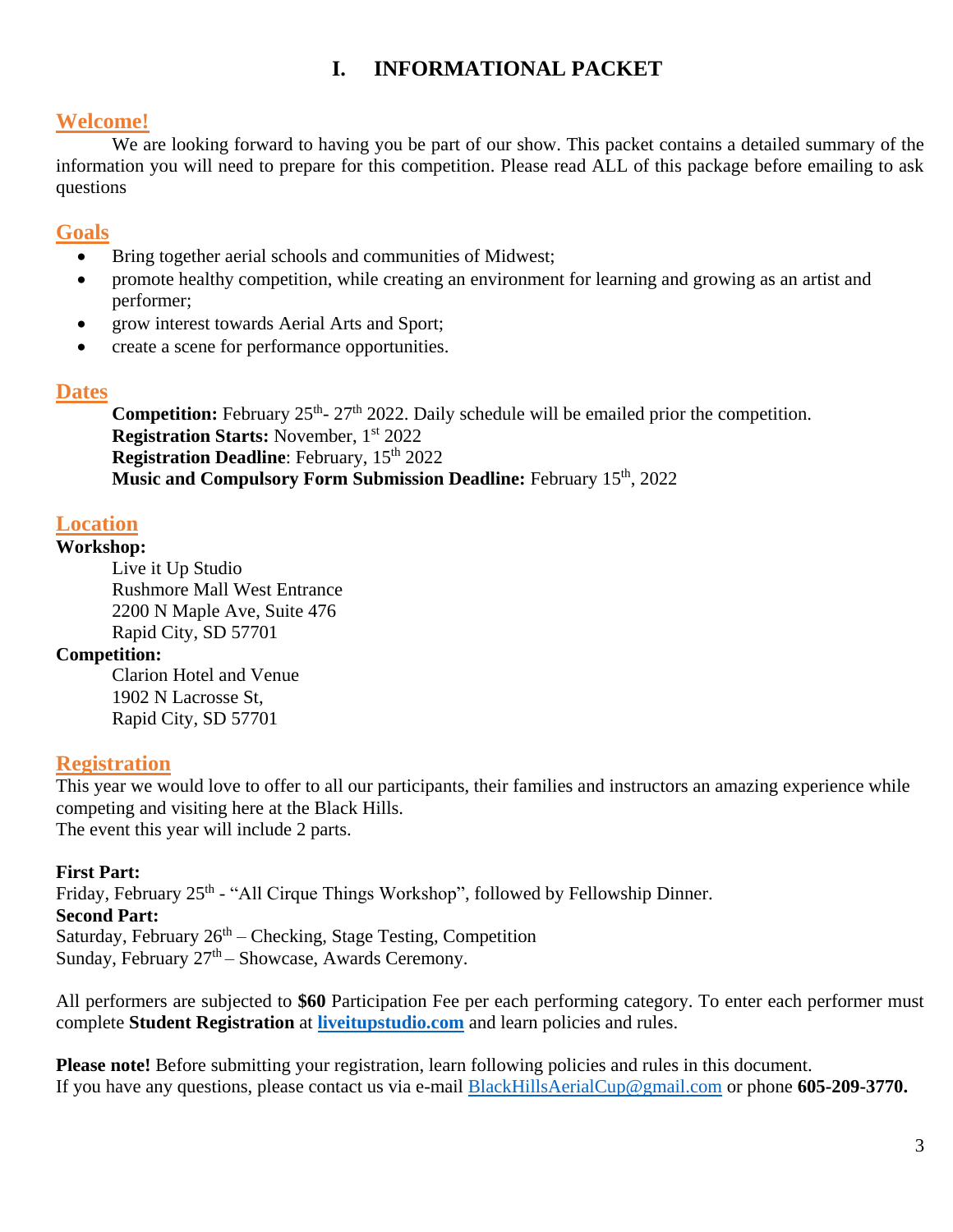Additional important dates and information may be shared via email. Make sure that the email address you registered with is one you check regularly.

#### **Tickets**

This is a ticketed event. All visitors, support team, coaches, instructors must have a ticket.

• No additional people are permitted on stage with competitor from the time the music starts until it ends, except for approved human props. Additional people on stage will result in disqualification.

• Unless pre-approved by event management, no additional people are permitted on stage with competitor during stage testing. Coaches will not be permitted to spot moves at any time during stage testing or performance.

• No additional people are permitted backstage or in dressing rooms EXCEPT in the case of **minors**. See the section on juniors for more details.

Tickets will be available for purchase at **liveitupstudio.com/blackhillsaerialcup** Cash bar with drinks and snacks will be available at the event.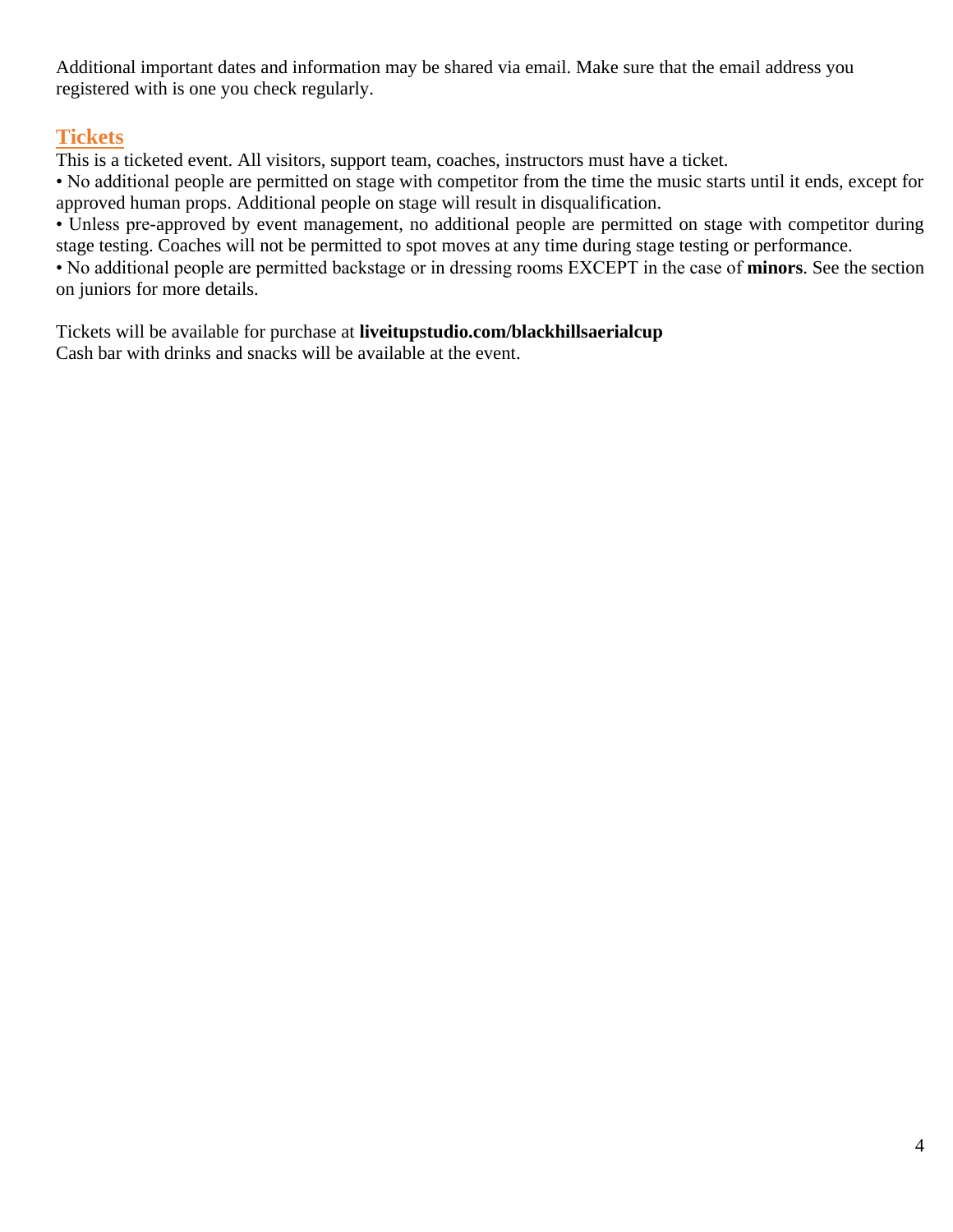*Thank you for taking the time to carefully read these rules! We cannot wait to see you in the air and are grateful to have you on board!*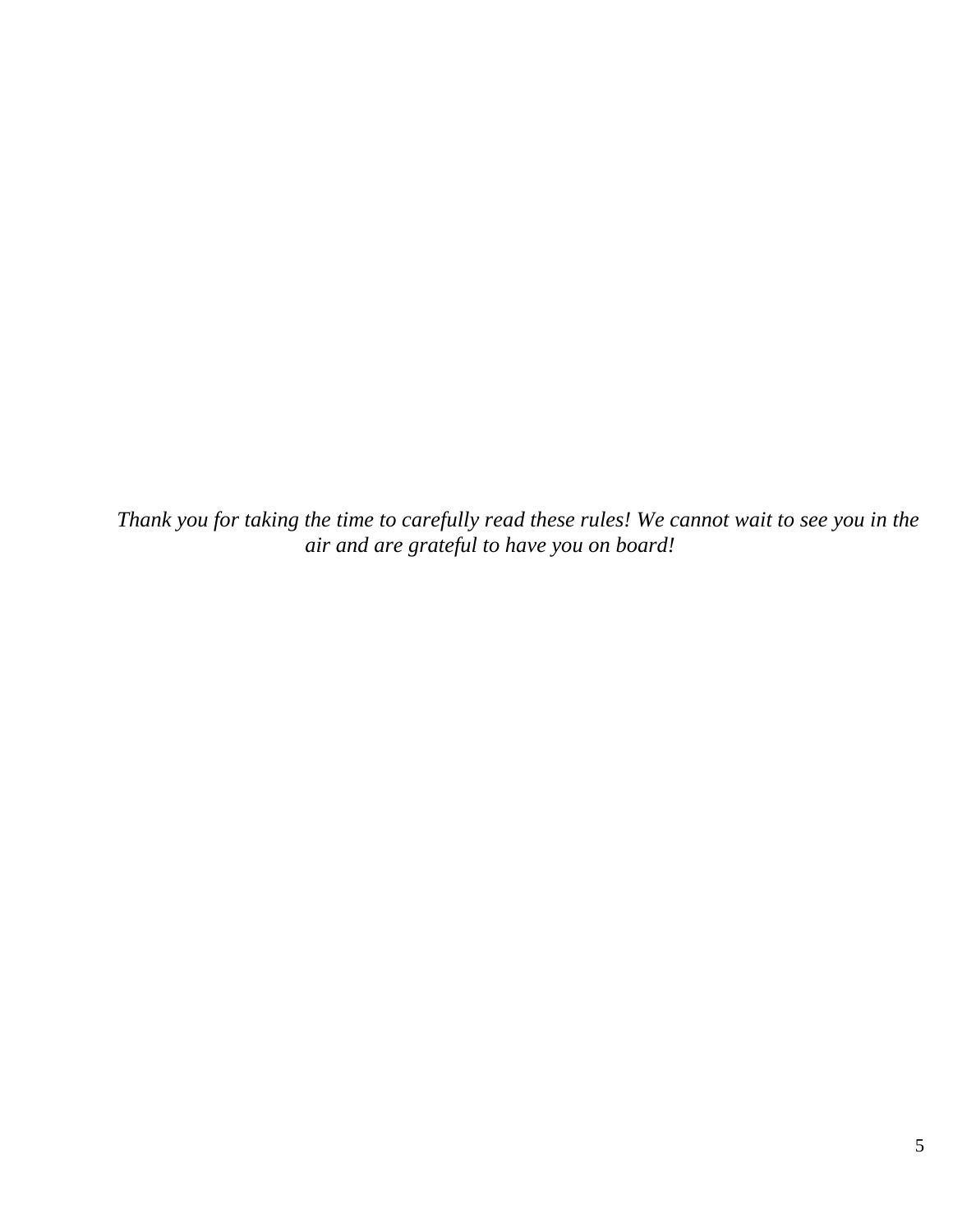## **II. GUIDANCE AND RULES**

## <span id="page-5-0"></span>**Divisions**

<span id="page-5-1"></span>All participants this year will be grouped by divisions:

- Pre-Juniors (ages 5-9)
- Juniors (ages 10-17)
- Seniors/Adults (18 and up)

These divisions may be grouped together at Black Hills Aerial Cup leadership discretion.

Pre-Juniors and Juniors use the same equipment as adult divisions. Very small children have successfully performed on our standard fabrics. Smaller children (and adults) are permitted to request a smaller lyra for their performance.

## **Levels**

<span id="page-5-2"></span>All participants will be divided in 3 ability levels. This year we are offering 3 different levels: **beginner, intermediate, advanced.**

There are different requirements for the complicity of the routine for different levels. Please, choose the level that is the closest to your abilities. Please, consult with your coach.

When choosing the level, please take into the consideration your aerial experience.

## <span id="page-5-3"></span>**Categories**

This year we are offering 3 main categories: **hammock, silks, lyra** plus non-judging **specialty apparatus and showcase category.**

Each participant must submit **Compulsory Form, describing and listing all the tricks in your routine. (See Attachments).**

**Deadline:** February 15<sup>th</sup>.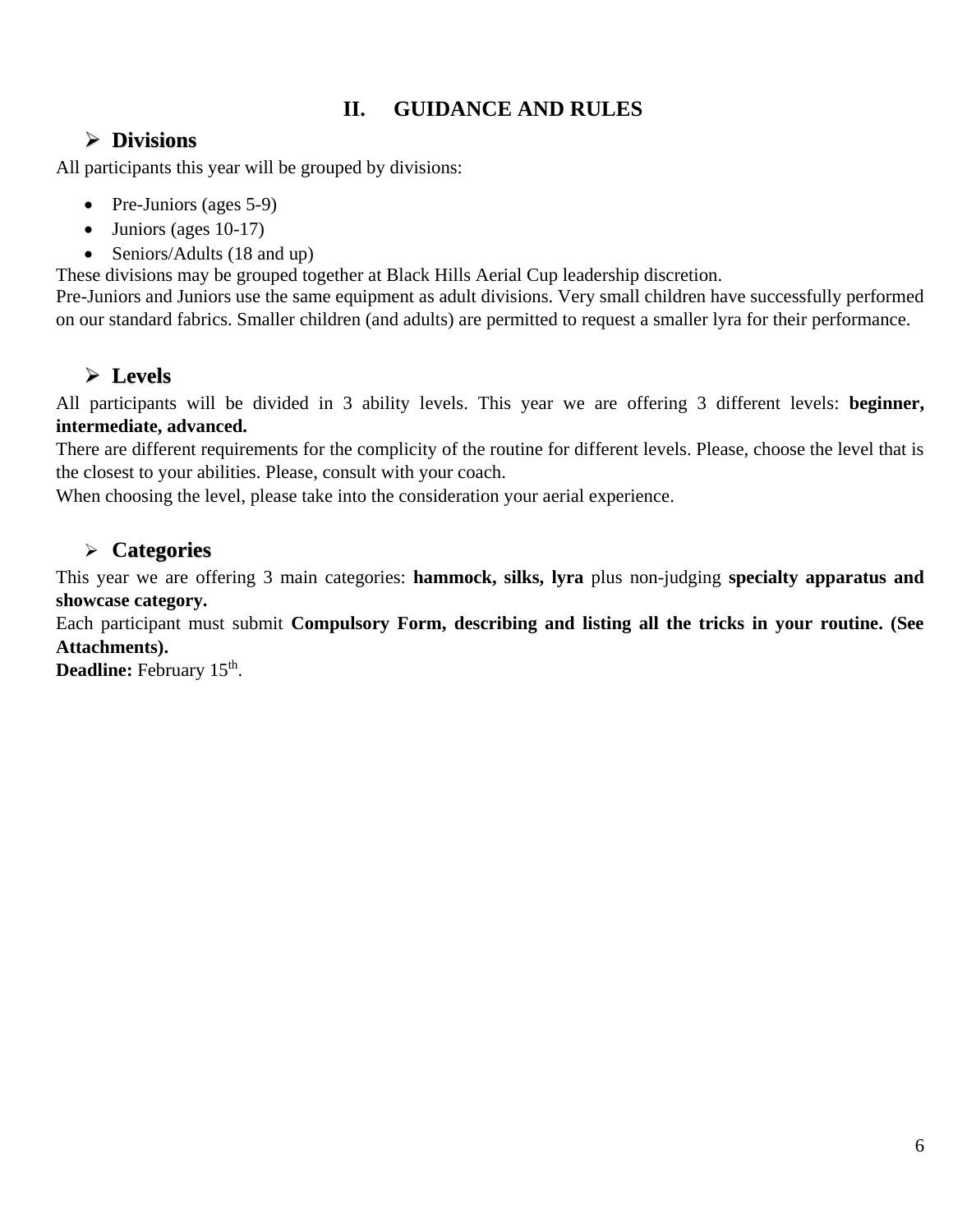#### *Hammock*

#### <span id="page-6-0"></span>**Apparatus**

Hammock is provided by competition production management. Outside hammocks are not permitted. Hammock is approximately 8-10 feet (may vary slightly per venue) and is hung using 2 "O" rings and a single swivel. Hammock is nylon tricot low/medium stretch fabric hung from a swivel and a single rigging point.

| Level                       | <b>Intermediate</b><br><b>Beginner</b>                                                                                                                                                                                                                                                                                                                                                                                                                  |                                                                                                                                                                                                                                                                                                                                                                                                                                                                        | <b>Advanced</b>                                                                                                                                                                                                                                                                                                                                                                                                                                                                                                                                                  |
|-----------------------------|---------------------------------------------------------------------------------------------------------------------------------------------------------------------------------------------------------------------------------------------------------------------------------------------------------------------------------------------------------------------------------------------------------------------------------------------------------|------------------------------------------------------------------------------------------------------------------------------------------------------------------------------------------------------------------------------------------------------------------------------------------------------------------------------------------------------------------------------------------------------------------------------------------------------------------------|------------------------------------------------------------------------------------------------------------------------------------------------------------------------------------------------------------------------------------------------------------------------------------------------------------------------------------------------------------------------------------------------------------------------------------------------------------------------------------------------------------------------------------------------------------------|
| Description of<br>Performer | Instructors may not perform<br>in the beginner level. The<br>actual length of time a<br>person has been studying<br>hammock is not important.<br>Use of the full length of<br>hammock is not required.<br>Beginner performers<br>are<br>expected<br>show<br>to<br>level<br>appropriate<br>strength,<br>flexibility,<br>and dynamic<br>flow.<br>movement<br>and<br>performers<br>Beginner<br>are<br>encouraged to establish a<br>character or storyline. | An Intermediate Hammock<br>performer is one who is<br>comfortable with a basic<br>level of inversions<br>and<br>inverted moves. They do<br>not necessarily need to<br>show that they have any<br>experience as a performer.<br>Intermediate performers are<br>expected to show level<br>appropriate<br>strength,<br>flexibility,<br>and dynamic<br>movement<br>flow.<br>and<br>Intermediate performers are<br>expected to establish a clear<br>character or storyline. | An Advanced Hammock<br>performer is someone who<br>has a firm grasp on a large<br>of<br>the<br>piece<br>aerial<br>hammock<br>skill<br>vocabulary. These people<br>may be teachers and may<br>have experience as<br>a a<br>performer. There are no<br>move restrictions for this<br>level.<br>Advanced<br>performers are expected to<br>demonstrate<br>dynamic<br>movement, flow, strength,<br>and flexibility appropriate<br>for this level. Advanced<br>performers are expected to<br>present a well-developed,<br>clear<br>character<br>$\alpha$<br>storyline. |
| Difficulty                  | • May show extensive floor<br>work<br>• May come down in<br>between trick set<br>• No drops allowed<br>• No aerial inverts (if you<br>are wrapped in the<br>hammock it is considered<br>assisted and is ok as long as<br>you are not standing)<br>• Demonstrate proficiency<br>in the bottom of hammock                                                                                                                                                 | • Floor work no more than<br>35%<br>• No coming down within<br>routine allowed<br>• Demonstration of 1-2<br>drop expected<br>• No kamikaze drops or<br>open wrap drops<br>• At least one aerial invert<br>expected<br>• Demonstrate proficiency<br>in bottom of hammock and<br>standing in hammock                                                                                                                                                                     | • Floor work no more than<br>20%<br>• No coming down within<br>routine allowed<br>• Demonstration of at least<br>2 drops expected<br>• No kamikaze drops<br>• At least one aerial invert<br>expected<br>• Demonstrate proficiency<br>in the bottom, standing<br>and aerial in the hammock<br>· Balance of strength and<br>flexibility                                                                                                                                                                                                                            |
| Music Length                | $3:00$ min                                                                                                                                                                                                                                                                                                                                                                                                                                              | 3:30 min                                                                                                                                                                                                                                                                                                                                                                                                                                                               | $4:00$ min                                                                                                                                                                                                                                                                                                                                                                                                                                                                                                                                                       |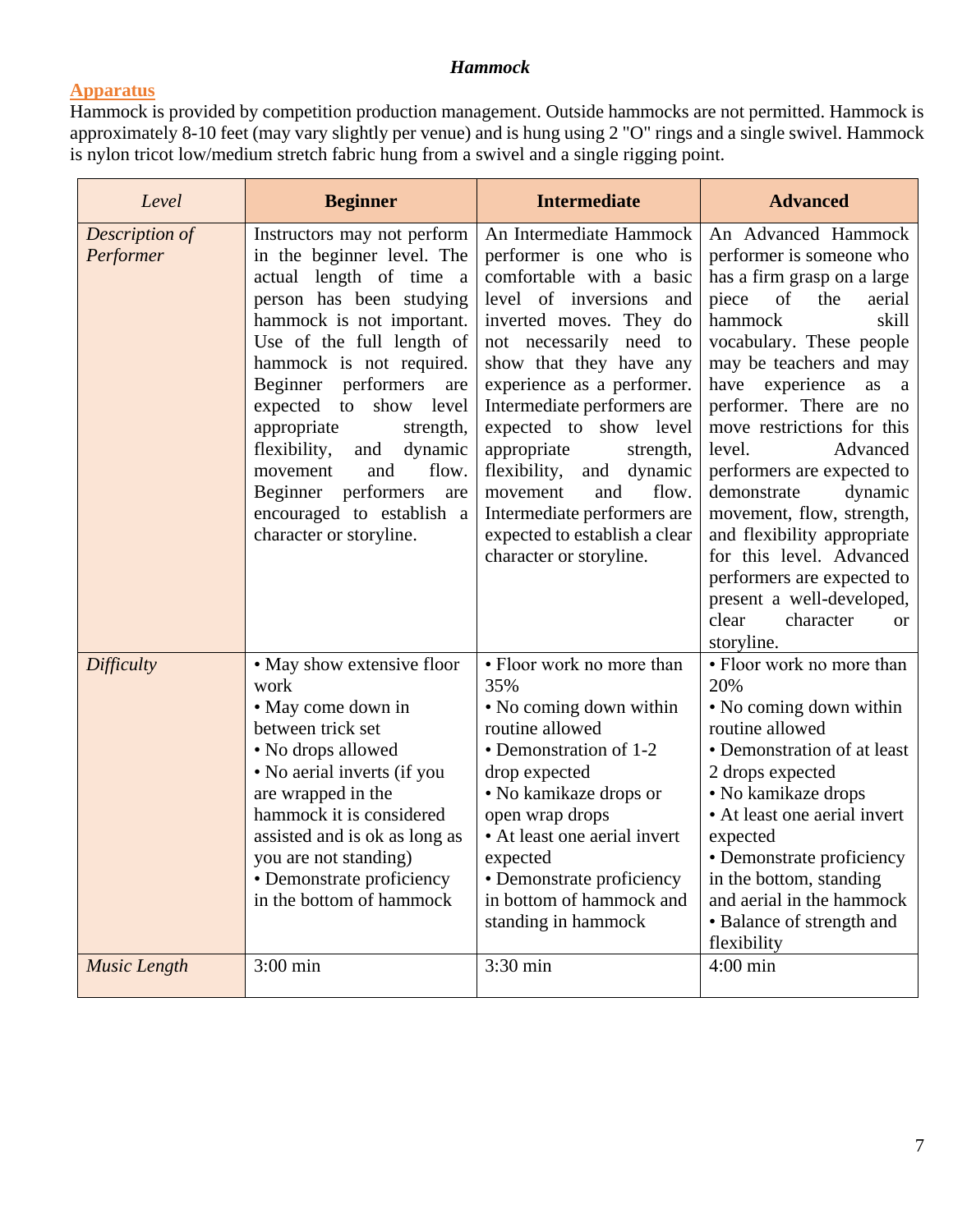#### *Silks*

#### <span id="page-7-0"></span>**Apparatus**

Silks are provided by competition production management. Outside silks will not be permitted. Silks are a medium stretch Nylon Tricot fabric. Silks are tied to a stainless steel rescue 8 and hung from a single

swivel, attached to a single rig point 23' above the stage, depending on available rig points in the venue. Silks will have a 2-foot tail. If you require a different tail length, this may be requested during stage testing.

| Level                       | <b>Intermediate</b><br><b>Beginner</b>                                                                                                                                                                                                                                                                                                                                                                                                |                                                                                                                                                                                                                                                                                                                                                                                                                                                                                                                                                                                                                                                                                                       | <b>Advanced</b>                                                                                                                                                                                                                                                                                                                                                                                                                  |
|-----------------------------|---------------------------------------------------------------------------------------------------------------------------------------------------------------------------------------------------------------------------------------------------------------------------------------------------------------------------------------------------------------------------------------------------------------------------------------|-------------------------------------------------------------------------------------------------------------------------------------------------------------------------------------------------------------------------------------------------------------------------------------------------------------------------------------------------------------------------------------------------------------------------------------------------------------------------------------------------------------------------------------------------------------------------------------------------------------------------------------------------------------------------------------------------------|----------------------------------------------------------------------------------------------------------------------------------------------------------------------------------------------------------------------------------------------------------------------------------------------------------------------------------------------------------------------------------------------------------------------------------|
| Description of<br>Performer | Instructors may not perform<br>in the beginner level. The<br>actual length of time a<br>person has been studying<br>silk is not important. Use of<br>the full length of silk is not<br>required.<br>Beginner<br>performers are expected to<br>level<br>appropriate<br>show<br>flexibility,<br>strength,<br>and<br>dynamic<br>movement<br>and<br>flow. Beginner performers<br>are encouraged to establish a<br>character or storyline. | Silk An<br>Intermediate<br>An<br>performer is one who is performer is someone who<br>comfortable with a basic has a firm grasp on a large<br>level of inversions and piece of the aerial skill<br>inverted moves. They do vocabulary. These people<br>not necessarily need to may be teachers and may<br>show that they have any have experience<br>experience as a performer.   performer. There are no<br>Intermediate performers are move restrictions for this<br>expected to show level level.<br>appropriate<br>and dynamic demonstrate<br>flexibility,<br>movement<br>and<br>Intermediate performers are<br>expected to establish a clear [for this level. Advanced<br>character or storyline. | Silk<br>Advanced<br>as<br><sub>a</sub><br>Advanced<br>strength, performers are expected to<br>dynamic<br>flow. movement, flow, strength,<br>and flexibility appropriate<br>performers are expected to<br>present a well-developed,<br>clear character or storyline.                                                                                                                                                              |
| Difficulty                  | • May show extensive floor<br>work<br>• May come down in<br>between trick set<br>• No drops of any kind<br>• No aerial inverts<br>• Demonstrate at least one<br>of climb<br>(clean)<br>type<br>performance).<br>• Proficiency in lower half of<br>silks                                                                                                                                                                               | • Floor work no more than<br>35%<br>• No coming down within<br>routine allowed<br>$\bullet$ One<br>invert $\bullet$ At<br>aerial<br>expected<br>• Demonstration of 1-2<br>drop is expected. Only<br>single drops permitted. No<br>wrap drops.<br>• Demonstrate more than<br>one type of climb (e.g.<br>regular/<br>classic<br>climb,<br>Russian/monkey climb)<br>• Proficiency in lower half<br>and middle of silk with<br>foot locks or similar                                                                                                                                                                                                                                                      | • Floor work no more than<br>20%<br>• No coming down within<br>routine allowed<br>least $1-2$<br>drops<br>expected. No kamikaze<br>drops<br>• At least one straight leg<br>invert expected<br>kamikaze drops, or open • Demonstrate at least one<br>non basic climb (e.g.<br>inverted climb, crochet<br>climb)<br>• Proficiency in lower half<br>and middle of silk with<br>foot locks or similar, and<br>top/free hang of silks |
| <b>Music Length</b>         | $3:00$ min                                                                                                                                                                                                                                                                                                                                                                                                                            | 3:30 min                                                                                                                                                                                                                                                                                                                                                                                                                                                                                                                                                                                                                                                                                              | $4:00$ min                                                                                                                                                                                                                                                                                                                                                                                                                       |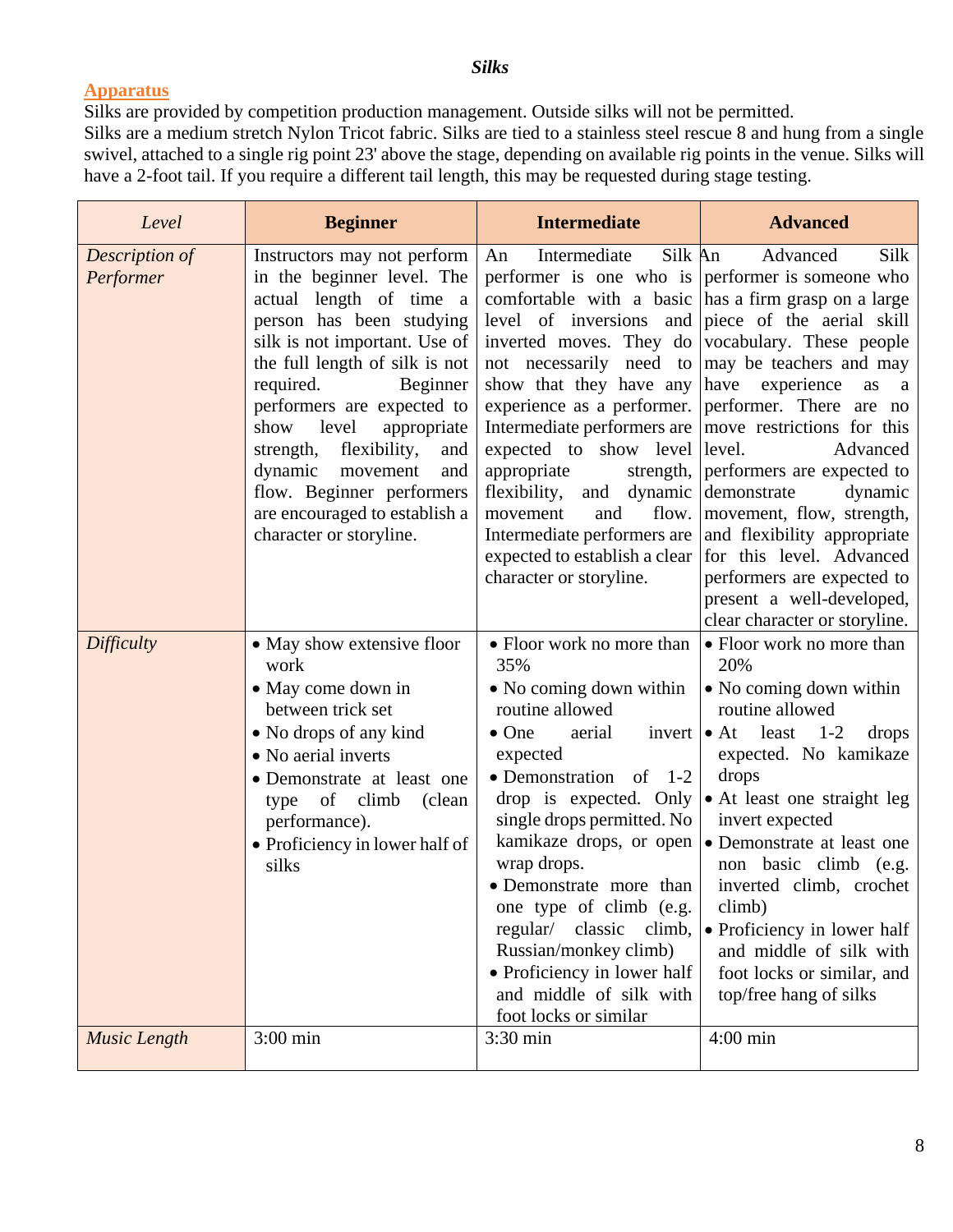*Lyra*

#### <span id="page-8-0"></span>**Apparatus**

Lyra is provided by competition production management. Outside lyra will not be permitted.

Our standard is a 36" single point tabless lyra on 6-foot spanset. At the far end from the lyra, the spanset is connected to a single swivel via locking carabineer.

You MAY use the span sets for choreography! You may not touch the rigging above the span sets. No flying is allowed.

| Level                       | <b>Beginner</b>                                                                                                                                                                                                                                                                                                                                                                   | <b>Intermediate</b>                                                                                                                                                                                                                                                                                  | <b>Advanced</b>                                                                                                                                                                                                                                                                                                                                                                                                                                                                                                                                                                                                                                                                                                               |
|-----------------------------|-----------------------------------------------------------------------------------------------------------------------------------------------------------------------------------------------------------------------------------------------------------------------------------------------------------------------------------------------------------------------------------|------------------------------------------------------------------------------------------------------------------------------------------------------------------------------------------------------------------------------------------------------------------------------------------------------|-------------------------------------------------------------------------------------------------------------------------------------------------------------------------------------------------------------------------------------------------------------------------------------------------------------------------------------------------------------------------------------------------------------------------------------------------------------------------------------------------------------------------------------------------------------------------------------------------------------------------------------------------------------------------------------------------------------------------------|
| Description of<br>Performer | Instructors may not perform<br>in the beginner level. Use of<br>the whole lyra is not required.<br>Beginner performers<br>are<br>expected<br>to<br>show<br>level<br>appropriate<br>strength,<br>flexibility,<br>dynamic<br>and<br>flow.<br>and<br>movement<br>Beginner<br>performers<br>are<br>encouraged to establish a<br>character or storyline                                | Intermediate<br>Lyra $\vert$ An<br>An<br>show that they have any have experience<br>Intermediate<br>are expected to show level level.<br>appropriate<br>flexibility, and dynamic demonstrate<br>and<br>movement<br>clear<br>character<br>storyline.                                                  | Advanced<br>Lyra<br>performer is one who is performer is someone who<br>comfortable with a basic has a firm grasp on a large<br>level of inversions and piece of the aerial lyra<br>inverted moves. They do vocabulary. These people<br>not necessarily need to may be teachers and may<br>as<br><sub>a</sub><br>experience as a performer. performer. There are no<br>performers move restrictions for this<br>Advanced<br>strength, performers are expected to<br>dynamic<br>flow. movement, flow, strength,<br>Intermediate performers and flexibility appropriate<br>are expected to establish a [for this level. Advanced<br>or performers are expected to<br>present a well-developed,<br>clear character or storyline. |
| Difficulty                  | • May show extensive floor<br>work<br>• May come down in<br>between trick set<br>• Beginner may not invert to $  \bullet \text{ Proficiency} \text{ under and}$<br>the top of the lyra<br>• Any basic mounts<br>acceptable<br>$\bullet$ No drops<br>• Proficiency on the lower $\cdot$ Expected to demonstrate<br>level and in the lyra<br>• No heel, foot, neck or<br>elbow hang | • Floor work no more than<br>35%<br>• No coming down within<br>routine allowed<br>inverted to the top of lyra<br>are $\bullet$ Expected to demonstrate<br>at least one drop<br>• One type of invert in lyra<br>at least one move with<br>only 2 points of contact<br>• No heel, foot or neck<br>hang | • Floor work no more<br>than 20%<br>• No coming down within<br>routine allowed<br>$\bullet$ Proficiency under, in,<br>inverted, and on top of<br>lyra<br>• Demonstration<br>of $1-2$<br>drops expected<br>• At least 2 types of inverts<br>expected<br>one<br>with<br>straight legs<br>• Balance of strength and<br>flexibility<br>· May demonstrate heel,<br>foot, neck or elbow hang                                                                                                                                                                                                                                                                                                                                        |
| <b>Music Length</b>         | $3:00$ min                                                                                                                                                                                                                                                                                                                                                                        | 3:30 min                                                                                                                                                                                                                                                                                             | $4:00$ min                                                                                                                                                                                                                                                                                                                                                                                                                                                                                                                                                                                                                                                                                                                    |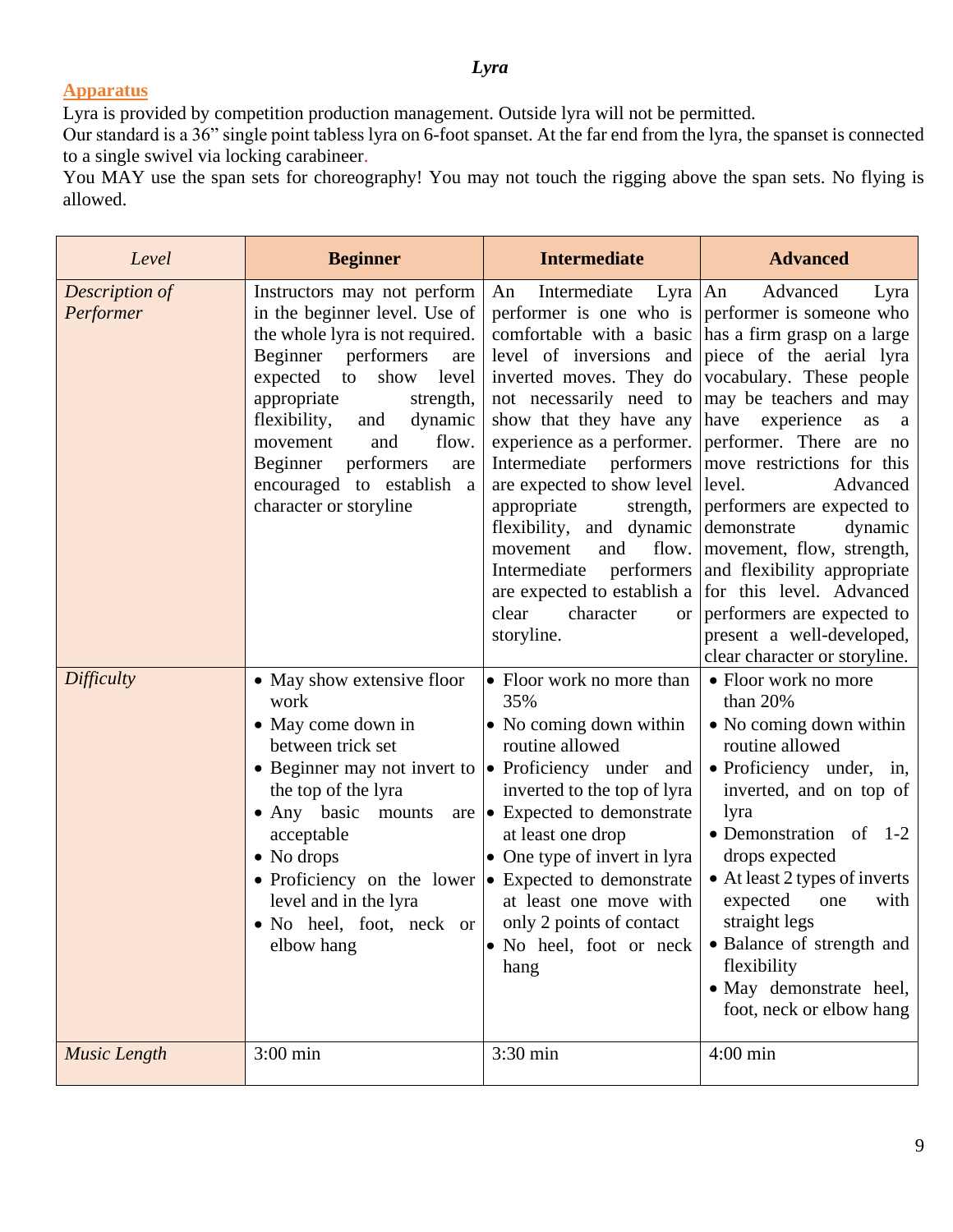#### *Showcase and Specialty Apparatus*

We are so excited for the introduction of a Showcase and Specialty apparatus category! This is non-judge category. All participants may request judges' feedback.

In Showcase participants may perform any aerial or cirque solo, double or group routines.

Competitors will submit and bring their own unique apparatuses they would like to showcase. Each apparatus is subject to safety and integrity testing by the Black Hills Aerial Cup staff.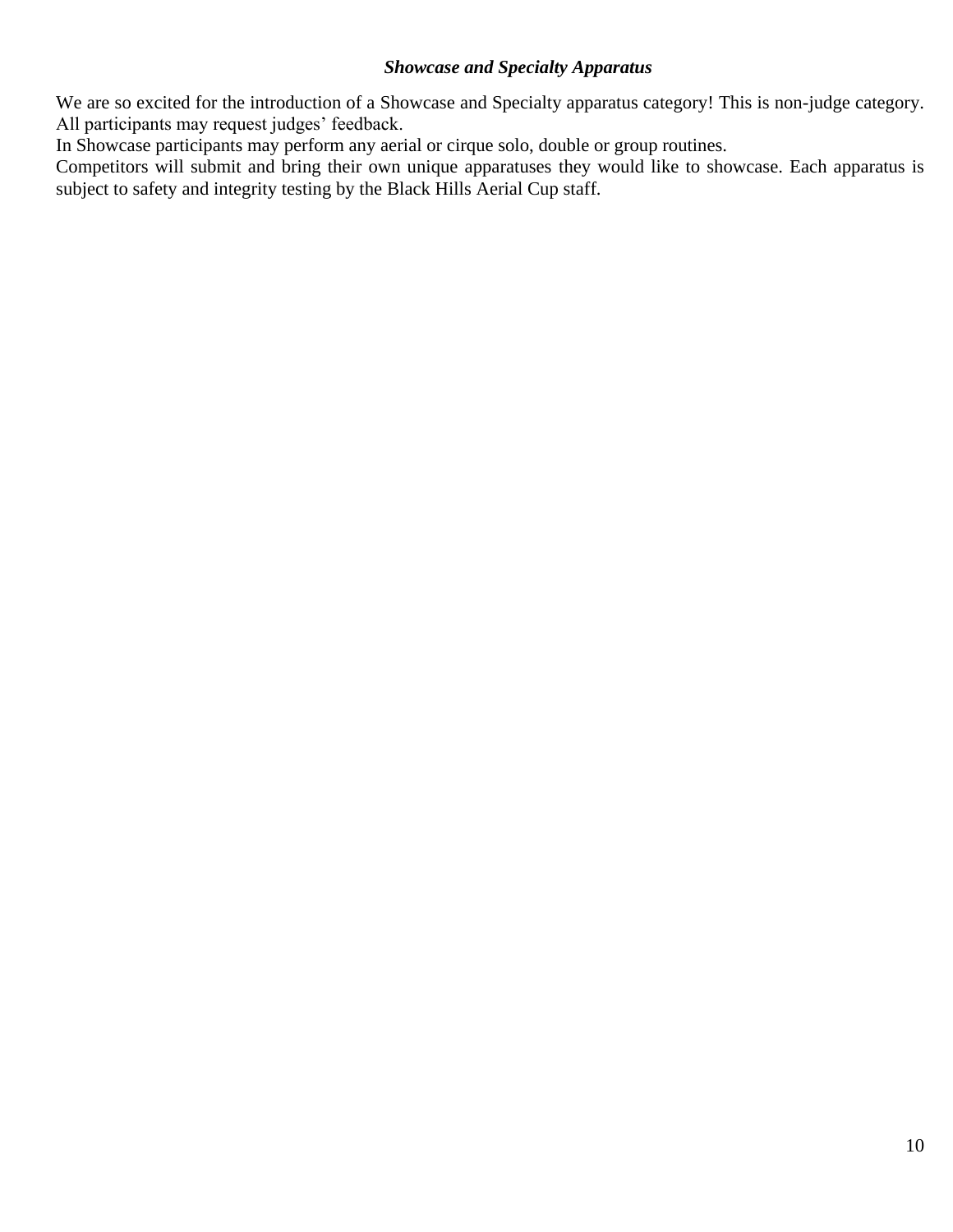## **III. MUSIC, LOOK AND PERFORMANCE REQUIREMENTS**

## <span id="page-10-1"></span><span id="page-10-0"></span>**Music**

Your entire act must fit within your time allotted. This includes any performance before and after your music plays. Maximum music length assumes all performance takes place during your music. You will be allowed a reasonable amount of time to take your position before performing and bow after your performance. Maximum music length assumes all performance takes place during your music. You are not required to use the full time allotted! If your final edit exceeds the maximum length allowed for your division your music will not be accepted and your chosen song will not be reserved.

**Maximum Time Allowance:**  *Beginner* – 3:00 *Intermediate* – 3:30 *Advanced* – 4:00

Your song is only considered reserved once we have your SONG approved and added it to the **Music List**. Songs will be considered in the order in which they are received, so don't delay to register and submit your song choice! When your song is accepted you will receive an email letting you know it has been added to the **Music List**. Once registered you are ALLOWED to change your music choice ONLY ONCE!

Music **MUST** be a clean/radio edit version. **No** profanity, derogatory language, explicit or suggestive content will be accepted. Remember it's a family friendly event!

**Deadline: February 15th .** Submit your music on time!

## <span id="page-10-2"></span>**Wardrobe**

Each aerial performer must have own costume. Typically, it is full-body, full sleeve or sleeveless, non-see-through unitard or leotard. Leg coverage is required. If your leotard has open legs, you may wear stirrup professional dance tights. Appropriate undergarments are required. Aerial socks are allowed.

- NO sequins, zippers, or anything rough or jagged that may snag or tear the fabrics will be allowed.
- Hair and makeup must be nicely done. Hair style must be appropriate and safe for aerial performance (ex. pony tail, braids, bun). Please, **NO** loose hair style!
- Excessive stage makeup is allowed if it fits and completes the performance idea.

## **Props and Accessories**

Props and accessories are considered anything that comes in addition to competitor's costume (ex. hat, coat etc.). Props may not be anything messy or hard to clean up, such as glitter, feathers, confetti, shredded paper, or liquid of any kind. No fire will be approved.

Human props must follow all competitor rules for conduct and dress code. Human props may not touch the apparatus at any time, or assist the performer in any way that may be misconstrued as a doubles routine.

Competitors must be able to take all props on and off stage in one trip without assistance.

## **Grip Aids**

<span id="page-10-3"></span>Only approved grip aids may be used so we can make sure they won't damage apparatus. Fabrics/Steel Performers: Spray rosins may be used on fabrics and steel.

Popular approved grip aids:

- Natural Rosin Powder
	- Muller Grip Spray • Better Grip
- Firm Grip Spray
	- *!!!Failure to follow the requirements will result in point deduction!!!*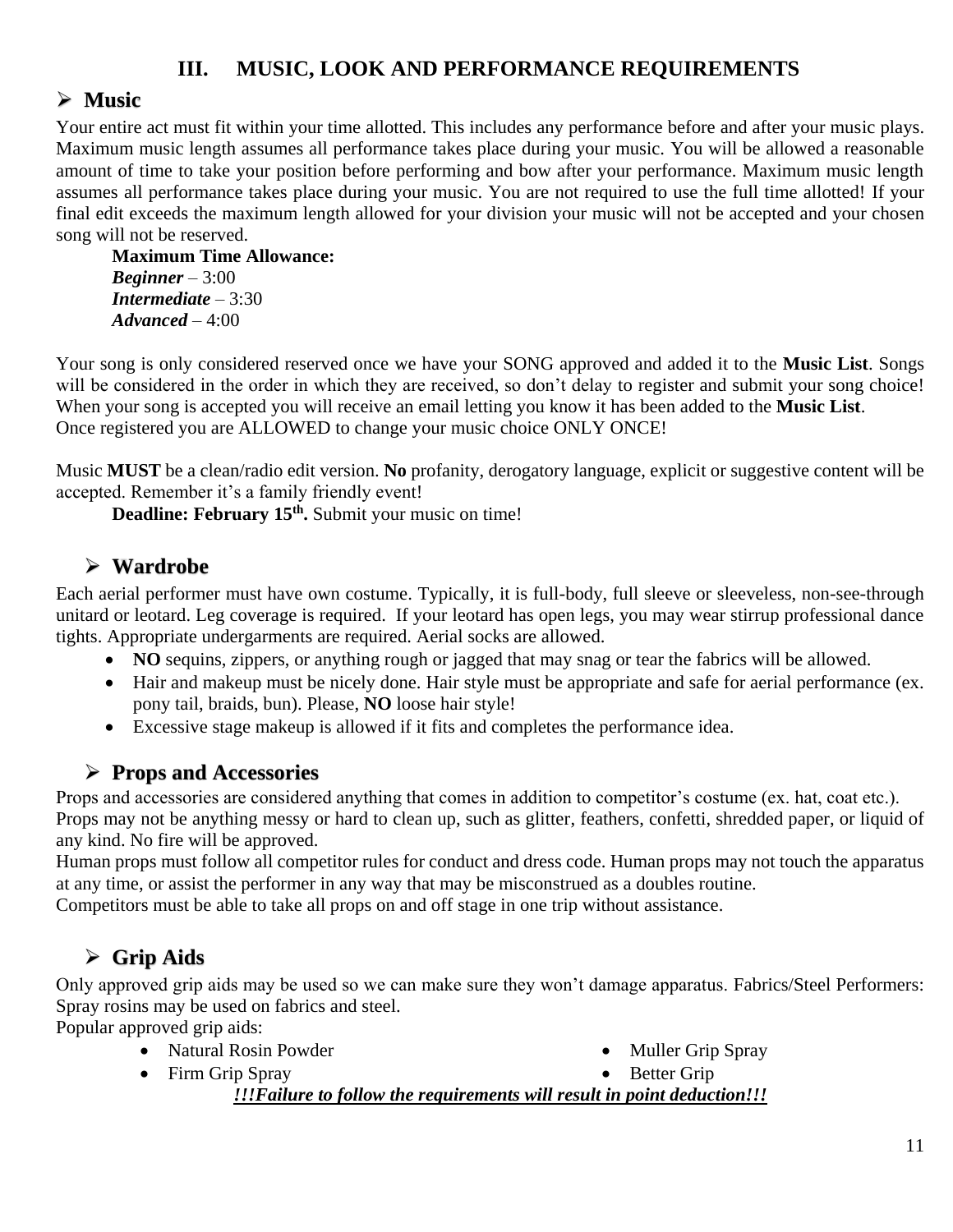## **IV. GENERAL**

- <span id="page-11-0"></span> No refunds. You may not transfer your registration to a different event. You may not transfer your registration to another competitor.
- No instructor may compete in any category.
- We reserve the right to adjust your category up or down based on our knowledge of your skill set.
- Categories may be split if there are a large number of competitors. Category will be split by age.
- If you intentionally choose a lower level than you know you belong you may be moved.

#### **Photography/Videography**

- Professional photographer/videographer will be covering event. No cameras are permitted. Audience members may take pictures and video using phones only. Professional Video and Photos will be available for purchase at additional cost.
- Do not block the professional photographer or videographer.
- Do not enter or leave the audience area during a performance because this is disrespectful to the performer and could impact their photos and video. There is ample time between performances and divisions to change position as needed.

#### **Awards**

- If you place and cannot stay for the awards ceremony, you must arrangement for someone who is staying to pick up your awards for you.
- Awards for performers may be mailed by the Black Hills Aerial Cup staff at an additional cost.

#### **Changes**

- Schedules, venue, dates, categories, and all other aspects of the competition are subject to change. While we make every effort to adhere closely to announced details, unforeseen events may require adjustments within the competition structure.
- Changes will be communicated as early as possible.

#### <span id="page-11-1"></span>**V. SAFETY**

- All participants must sign waiver.
- All participants are required to use crash pad/mat.
- All performers are expected to follow instructions given by the head rigger with regards to rigging safety.
- No touching rigging!
- Lyra competitors may use the spansets for choreography. Nothing above the spansets is permitted.
- No additional people are permitted on stage with competitor from the time the music starts until it ends, except for approved human props.
- No additional people are permitted on stage with competitor during performance.
- <span id="page-11-2"></span>Doing moves outside of your category can result in deduction.

## **VI. CODE OF CONDUCT**

- Please be respectful of your mates, competitors, coaches, staff and families attending the events and help them feel comfortable learning more about the circus fitness, aerial arts, and sport.
- Language and comportment must be family friendly. This includes music, costuming, props, clothing and conversations held in public areas.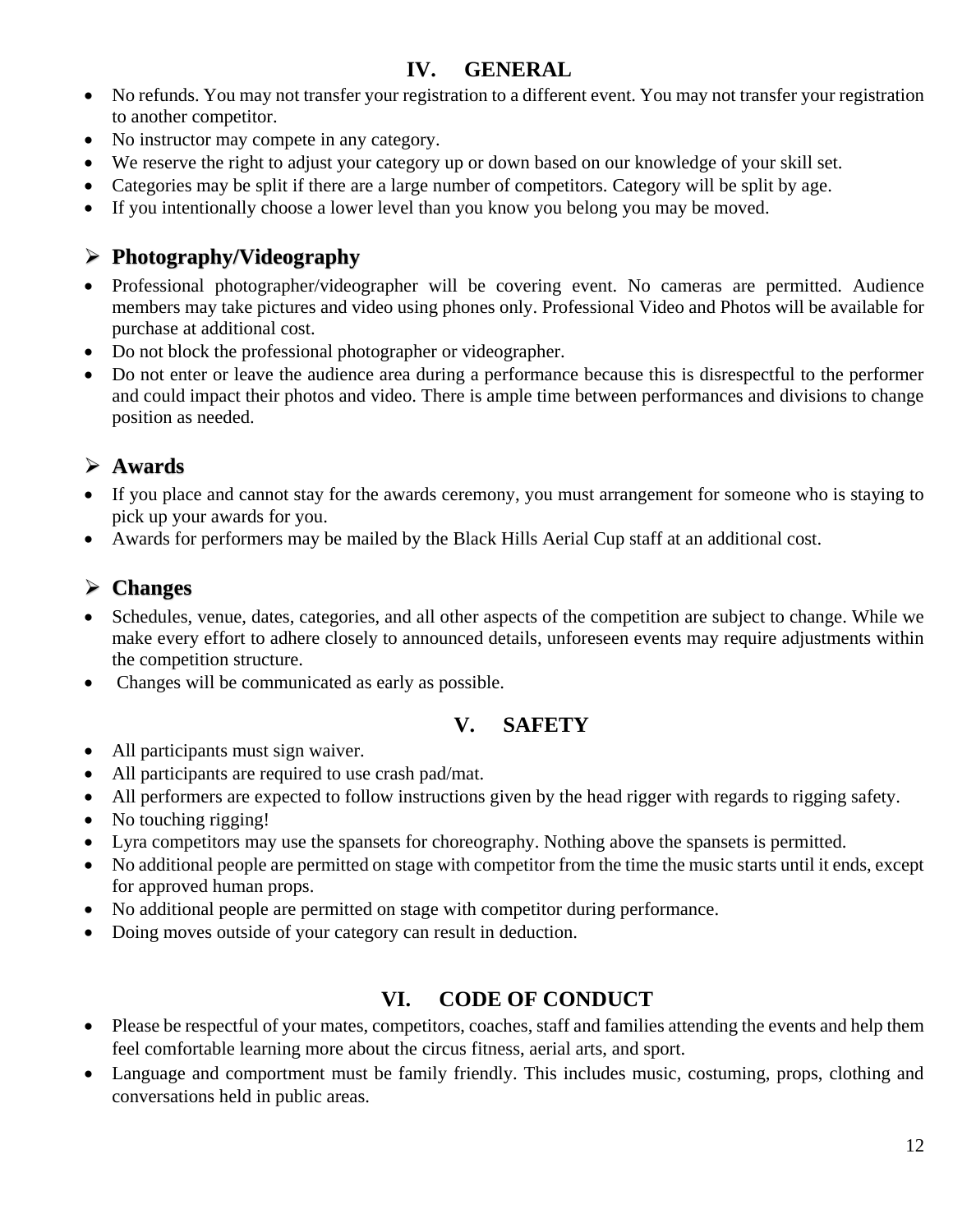- Competitors are expected to be honest in representing their levels and abilities. We reserve the right to switch competitors' categories depending on the level of misrepresentation.
- Be respectful to the people hosting and running the competition. You are expected to respond positively to requests and instructions from the competition staff. This includes stage managers, judges, hosts, venue employees, and all other competition and venue personnel. This includes online behavior.
- <span id="page-12-0"></span> As with all live events, unexpected things happen. Please be patient with each step of the process and understand that we do our best to give you a great competition experience!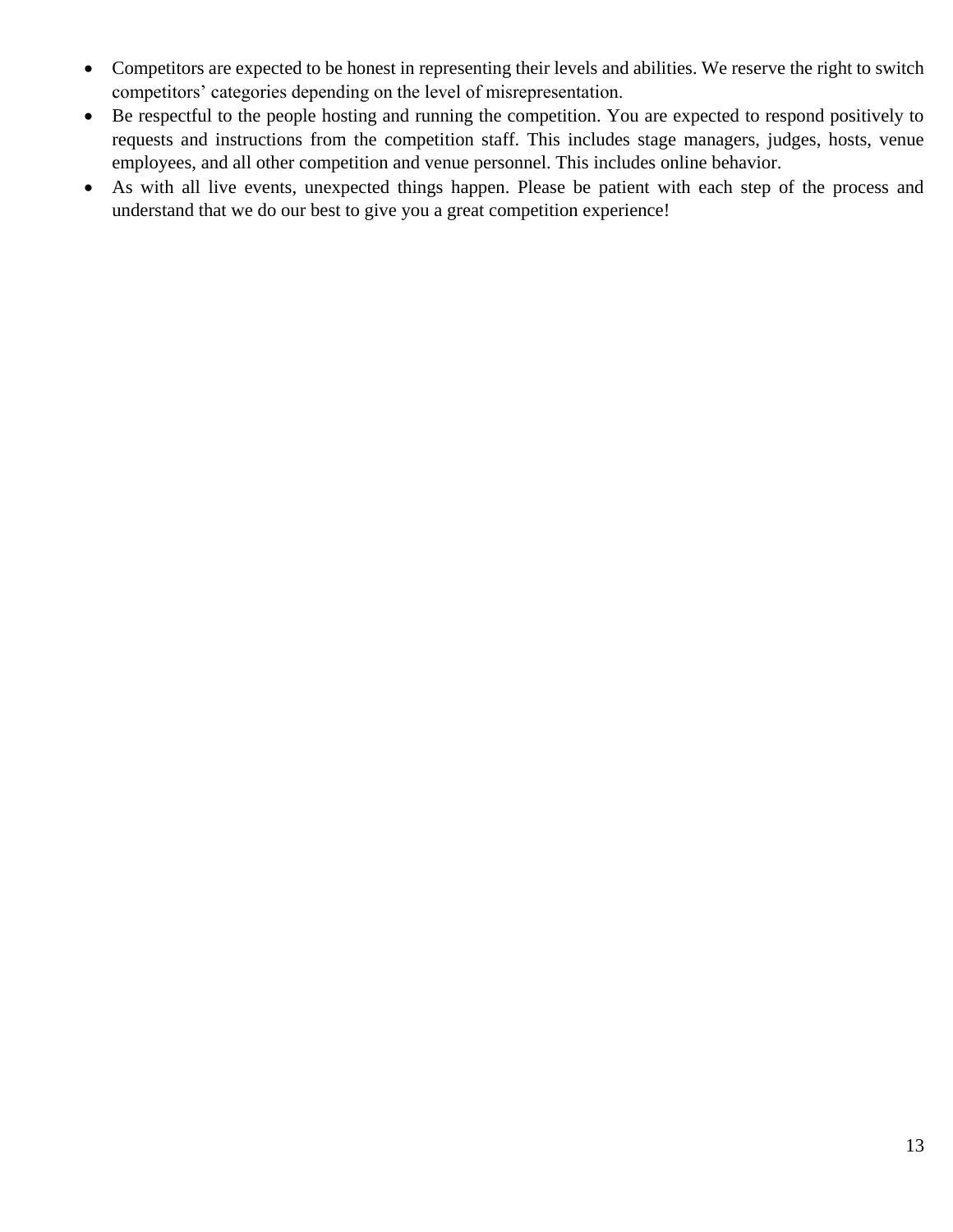#### **VII. COMPETITION. PART I: WORKSHOP**

#### **Workshop Information will be announced soon!**

If you are a performer, artist or an instructor and would like to host a workshop here at Live It Up Studio, please contact us at [info@liveitupstudio.com](mailto:info@liveitupstudio.com) or 605-209-3770.

## **VIII. COMPETITION. PART II: DAY OF THE COMPETITION**

#### **Check In**

- Arrive early for stage testing to allow yourself time to check in and warm up. If you miss your stage testing time because of late arrival, additional time WILL NOT BE POSSIBLE.
- Sign all waivers online. This may be done before arriving at the venue and must be done BEFORE you proceed to stage testing.
- If you are the guardian of a minor, you are responsible to check them in and sign all their waivers.
- If you are under 18, you must have a legally responsible adult sign all waivers.
- You will get a tour of backstage, dressing rooms, and other key areas when you check in.
- Warm up and listen for your name to be called. When you hear your name and "Standby" you should proceed to the standby area and wait to be called onstage.

#### **Stage Testing**

- When you are invited to take the stage for stage testing, you will be given a maximum of 2 minutes for stage testing. Please plan out your stage test and do not take advantage of the stage manager by requiring them to ask you to leave the stage.
- Your stage testing should include setting your height (if applicable) and familiarizing yourself with the feel of the apparatus and stage. You will not have enough time to go through your entire routine.

#### **Competition**

- Competitors don't have to stay at the performing venue for the whole day.
- Arrive at least one-hour prior your scheduled performance time.
- If you miss your performance time, no additional time will be given.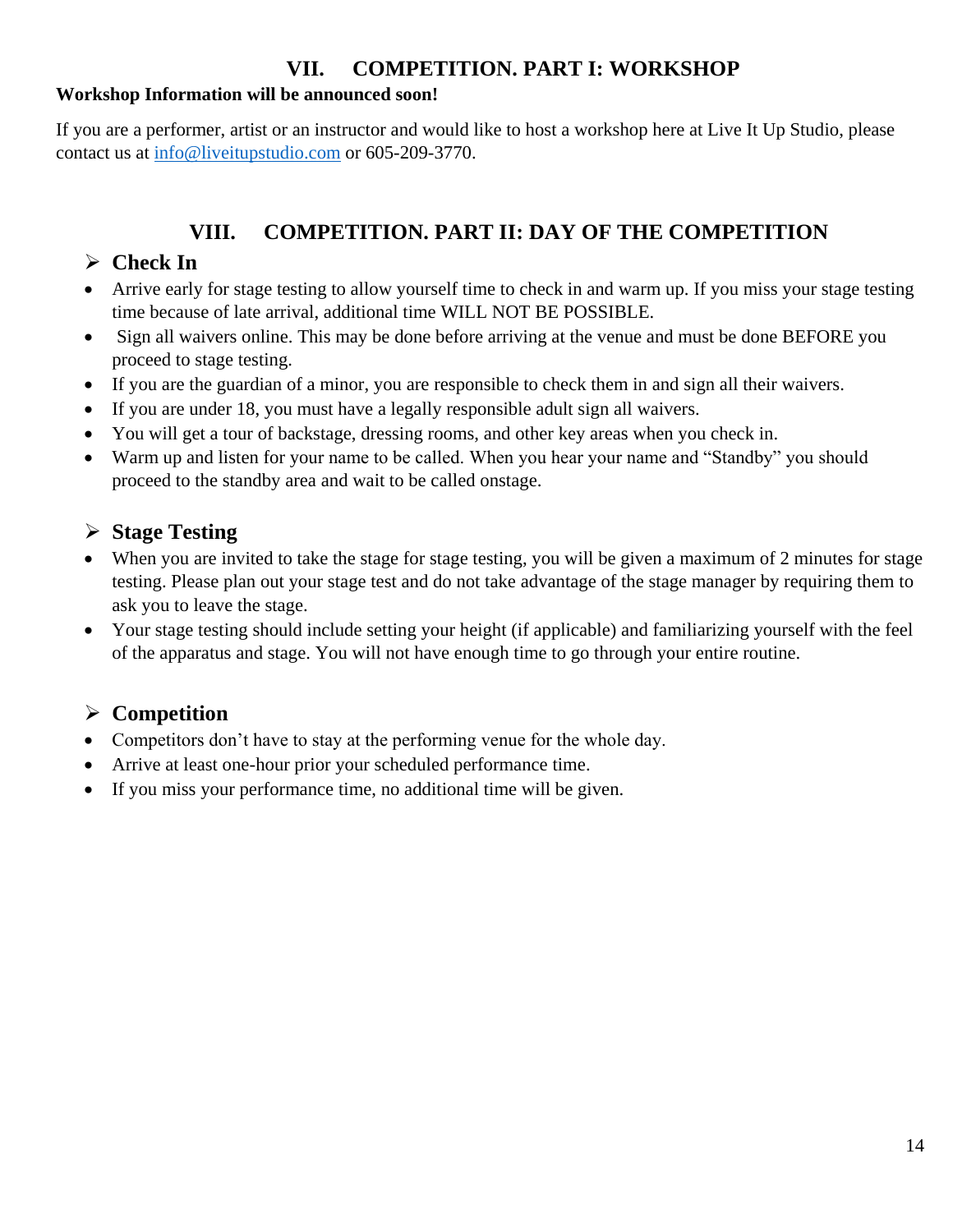## **IX. JUDGING**

Judging is final. No discussion of judges' decisions will be permitted.

Black Hills Aerial Arts Cup leadership and competition staff will not respond to email requests for explanations of judging feedback and scoring.

We make every effort to qualify judges. We understand that their comments and perspectives of your work might not align with yours or your coach's but we urge you to accept judge comments as an opportunity to improve.

#### **Judge Feedback**

<span id="page-14-0"></span>Feedback will be emailed as soon as it can be compiled. Historically, this has been 3-6 weeks after the end of the competition.

#### **Judging Procedure**

<span id="page-14-1"></span>Each division is judged by a minimum of **2** judges who evaluate competitors in the entire division in order to increase fairness. You may receive points and deductions that are quite a bit higher or lower from one judge to another. This is due to individual judging styles and perspectives and is found in all subjective competitions.

Judging considers the following groups and criteria:

- A. Difficulty and Technical
	- Difficulty of Individual Moves
	- Difficulty of Combinations and Uniqueness of Transitions
	- Intentional Lines
	- Controlled Toes (Pointed or Flexed)
	- Control of Apparatus
- B. Artistry and Composition
	- Flow of Moves—Tricks/Spins/Floor to Apparatus, etc.
	- Musicality
	- Stage Presence Throughout with Character and/or Emotion
	- Balance of Program (Tricks/Spins/Strength/Flexibility)
	- Variety of Movements
- C. Deductions
	- Not Meeting the Criteria for Specific Division
	- Use of Unsecure/Unsafe Moves
	- Non-approved props
	- Exceeding maximum performance time
	- Touching rigging (intentionally or otherwise)
	- Costume malfunction (intentionally or otherwise)
	- Slips, locks, or falls (depending on severity—judges may stop performance)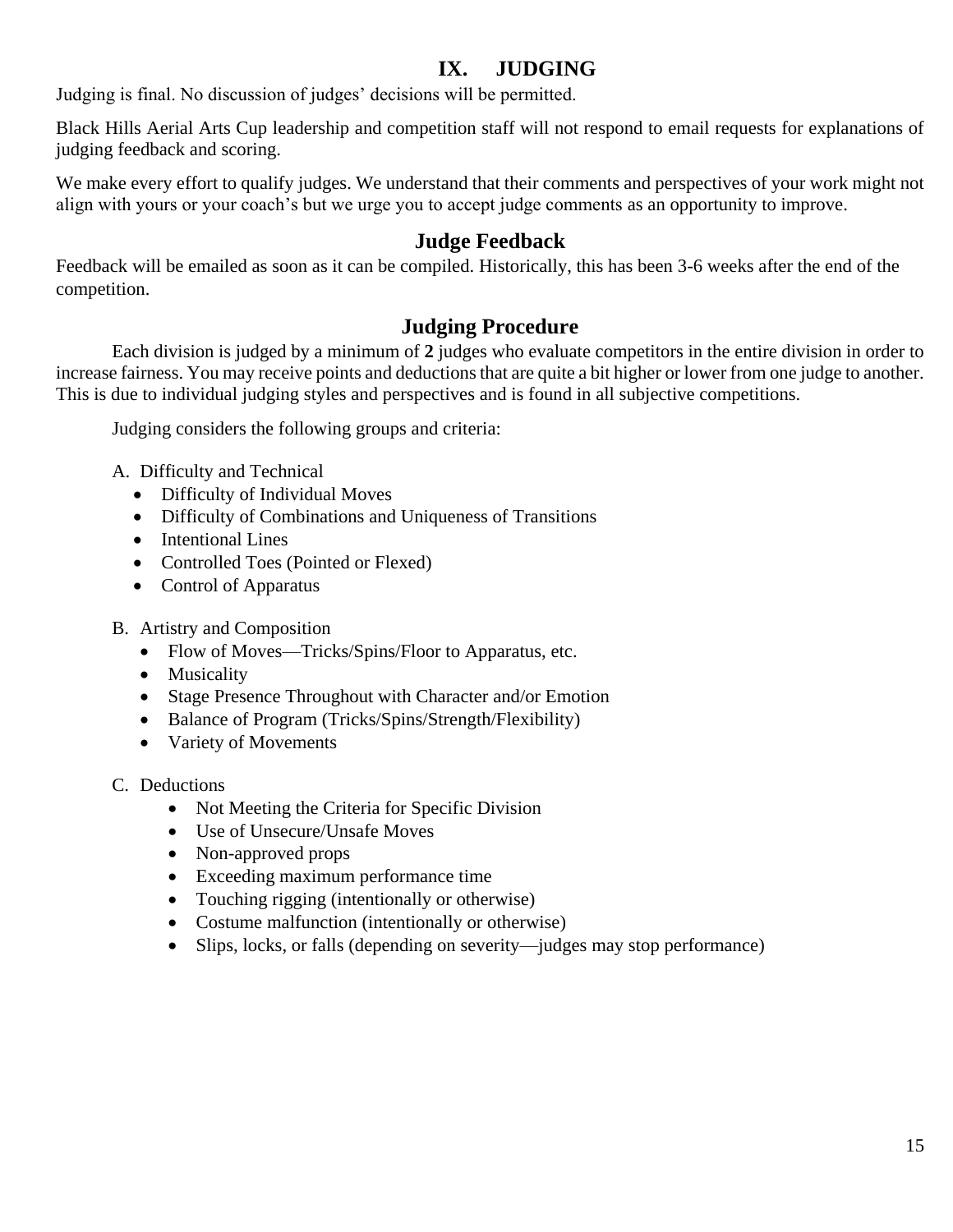## **Judging Guide**

#### <span id="page-15-0"></span>*There are 3 groups:*

- A. Difficulty and Technical
- B. Artistry and Composition
- C. Deductions

Each criteria within groups A. and B. is evaluated by the 5- point system where 1- lowest, 5 –highest.

Failure to meet criteria in group C. results into deductive 1 point per each failed criteria.

#### *How to count total point?:*

Average A point + Average B point – Average  $C = \text{Total point}$ 

Each judge will have a sheet with listed criteria of his group for point and notes.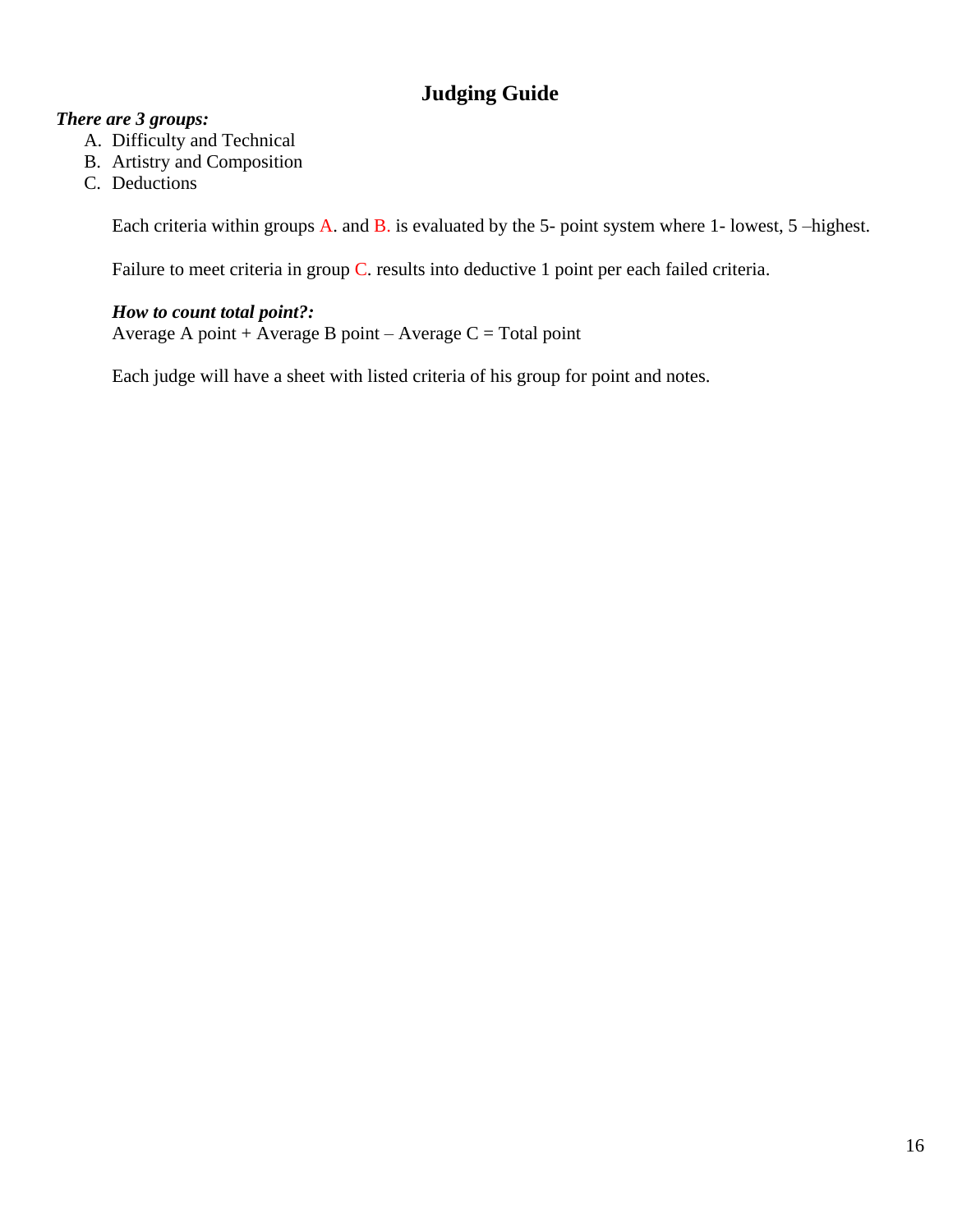# **Judging Sheet**

<span id="page-16-0"></span>

| Participant's Name:              |                                                          |              |               |  |
|----------------------------------|----------------------------------------------------------|--------------|---------------|--|
|                                  | Level:<br>Category:                                      |              |               |  |
| Judge's Name<br>Judging Group: A |                                                          |              |               |  |
|                                  |                                                          |              |               |  |
|                                  | Criteria                                                 |              | Point $(1-5)$ |  |
|                                  |                                                          |              |               |  |
| -1.                              | Difficulty of Individual Moves                           |              |               |  |
| 2.                               | Difficulty of Combinations and Uniqueness of Transitions |              |               |  |
|                                  |                                                          |              |               |  |
| 3.                               | <b>Intentional Lines</b>                                 |              |               |  |
| 4.                               | Controlled Toes (Pointed or Flexed)                      |              |               |  |
| 5.                               | <b>Control of Apparatus</b>                              |              |               |  |
|                                  |                                                          | <b>Total</b> |               |  |

| Participant's Name:     |                                                         |              |              |  |  |
|-------------------------|---------------------------------------------------------|--------------|--------------|--|--|
|                         | Level:<br>Category:                                     |              |              |  |  |
| Judging Group: <b>B</b> |                                                         | Judge's Name |              |  |  |
|                         |                                                         |              |              |  |  |
|                         | <b>Criteria</b><br>Point $(1-5)$                        |              |              |  |  |
| 1.                      | Flow of Moves—Tricks/Spins/Floor to Apparatus, etc.     |              |              |  |  |
| 2.                      | Musicality                                              |              |              |  |  |
| 3.                      | Stage Presence Throughout with Character and/or Emotion |              |              |  |  |
| 4.                      | Balance of Program (Tricks/Spins/Strength/Flexibility)  |              |              |  |  |
| 5.                      | Variety of Movements                                    |              |              |  |  |
|                         |                                                         |              | <b>Total</b> |  |  |

| Participant's Name:                              |                                                |                         |  |  |
|--------------------------------------------------|------------------------------------------------|-------------------------|--|--|
| Level:                                           | Category:                                      |                         |  |  |
| Judging Group: $C$                               | Judge's Name                                   |                         |  |  |
|                                                  |                                                |                         |  |  |
| Criteria                                         |                                                |                         |  |  |
|                                                  |                                                | (-1 per each unfollowed |  |  |
|                                                  |                                                |                         |  |  |
| $\mathbf{1}$                                     | Not Meeting the Criteria for Specific Division |                         |  |  |
| Use of Unsecure/Unsafe Moves<br>$\overline{2}$ . |                                                |                         |  |  |
| 3.<br>Non-approved props                         |                                                |                         |  |  |
| $\overline{4}$                                   | Exceeding maximum performance time             |                         |  |  |
| 5.                                               | Touching rigging (intentionally or otherwise)  |                         |  |  |
| Unappropriated costume /Costume malfunction      |                                                |                         |  |  |
| $\overline{7}$<br>Slips, locks, or falls         |                                                |                         |  |  |
|                                                  | <b>Total</b>                                   |                         |  |  |

# **TOTAL SCORE: \_\_\_\_\_\_\_\_\_\_\_\_\_\_\_\_\_\_\_\_\_\_\_\_\_\_\_\_\_\_\_\_\_\_\_\_\_\_\_\_\_\_\_\_\_\_\_\_\_\_\_\_\_\_\_\_\_\_\_\_\_\_\_\_\_**